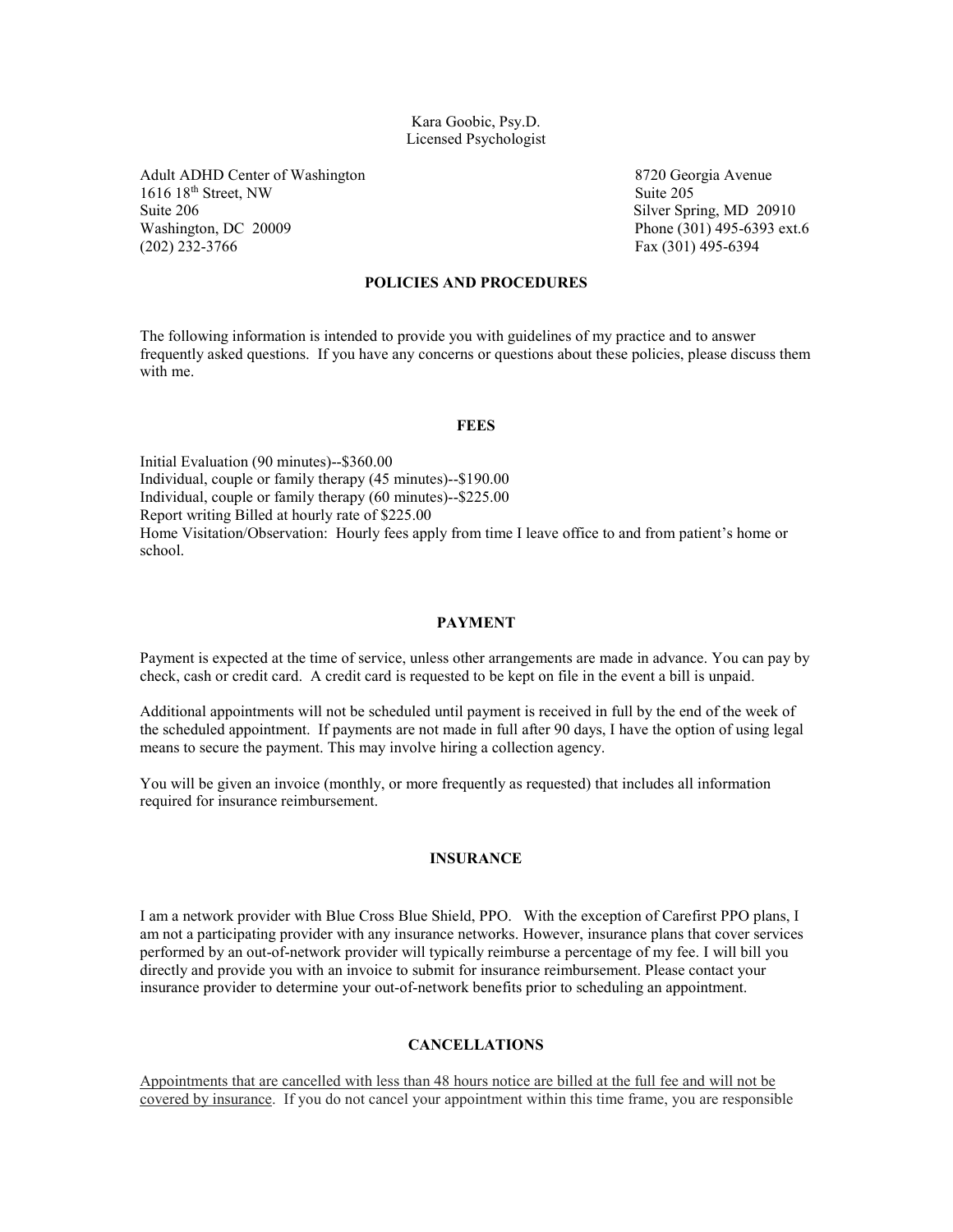for the full amount of your appointment charge. If you are not able to provide 48-business hours notice, I will try to reschedule your appointment for another time within the week of the session.

### **PRIVACY**

Maryland law recognizes that patient-therapist communication is privileged and, as such, any information concerning your treatment can only be released with your written consent. There are several exceptions to this privilege, as follows:

- The law requires that a psychologist report any suspicion of possible abuse of a child, elderly or disabled person.
- The law requires a psychologist to take appropriate action when a patient threatens serious physical harm to self or others. Such action can include informing family members, other professionals, law enforcement officers, or potential victims of the harmful intent, or seeking hospitalization for the patient.
- When court ordered, confidential information may be released.

### **MINORS**

If you are under 18 years of age, it is important for you to know that the law provides your parents with the right to have access to information about your treatment. Since privacy is often needed in order for therapy to be helpful, I ask parents to waive the right to specific information about our conversations. If they agree to this, I will provide them with general information about our work together and I will discuss with you any conversations I have with your parents. In the event I believe you are at significant risk of behavior that could seriously harm you or another person, I will notify your parents of my concern, and I will also tell you that I am sharing this information with them.

#### **CONTACTING ME**

I am often not immediately available by telephone. When I am unavailable, your call will go to a voice mailbox. I check my email and cell phone messages daily. **To reach me by cell phone, please call 240** 535-8540. My email address is [drkaragoobic@gmail.com.](mailto:drkaragoobic@gmail.com) I will make every effort to return your call and/or email on the same or next business day.

In the event of an emergency, if you are unable to reach me and cannot safely wait for me to return your call, please contact one of the following:

**Montgomery County Crisis Center at (240) 777-4000 Montgomery County Hotline at (301) 738-2255 The Access HelpLine at 1(888)7WE-HELP or 1-888-793-4357 - Department of Behavioral Health, Washington DC Your primary care physician, a local emergency room, or 911.**

If I will be unavailable for an extended period of time, I will provide you with the name of a colleague to contact if necessary.

I prefer using email and text only to arrange or modify appointments. *Please do not email or text content related to your therapy sessions***,** as they are not completely secure or confidential. If you choose to communicate with me via email and/or text, be aware that all emails are retained in the logs of your and my